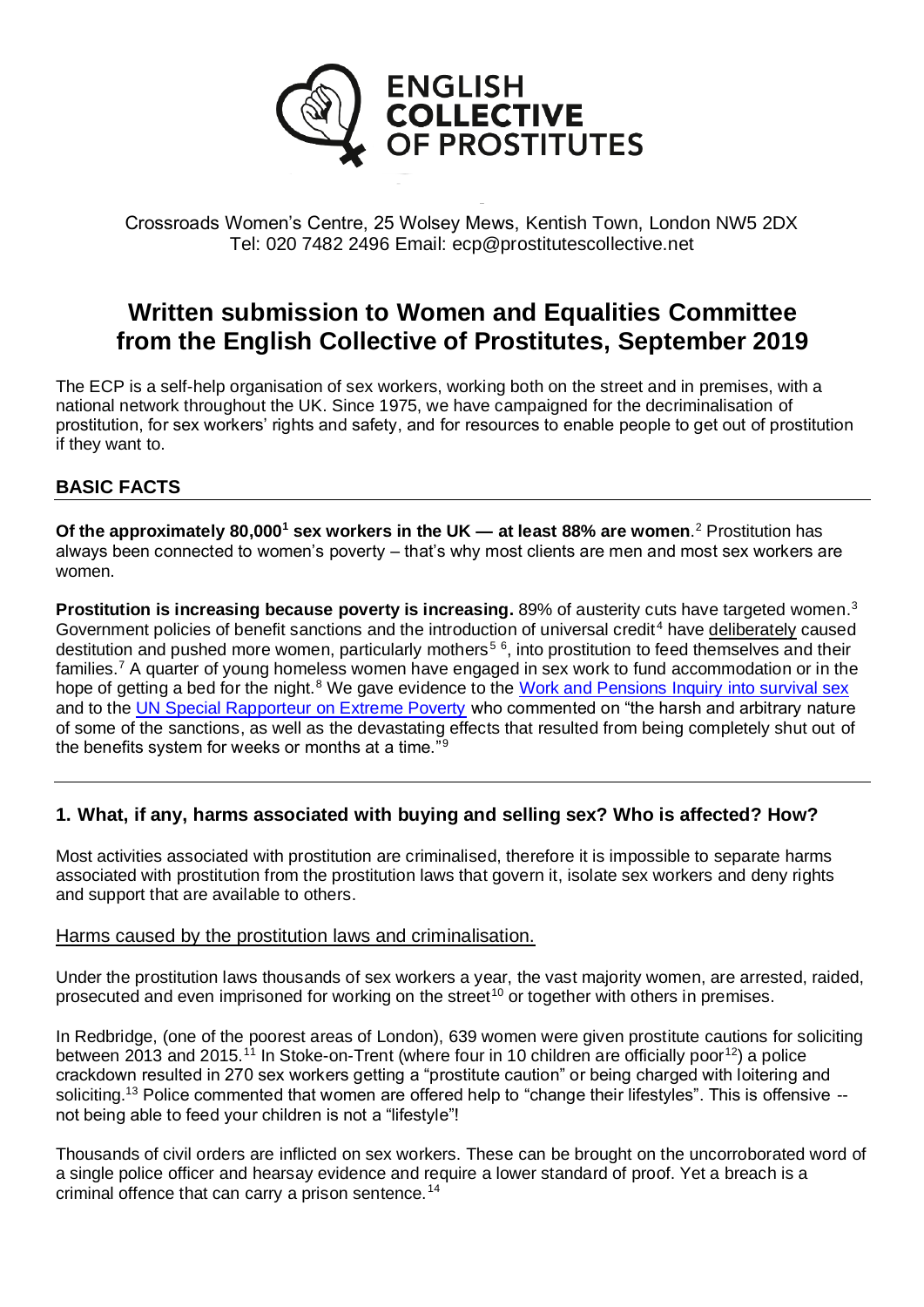Fines force women back into prostitution to get the money to pay the fine. When women are imprisoned, the impact is far-reaching — the lives of children are devastated for a start.<sup>15</sup> Prostitute cautions and convictions show up with a criminal record check which can bar access to other jobs, effectively institutionalising women in prostitution, preventing them from leaving.

#### Harm caused by violence.

Sex workers face high levels of violence.<sup>16 17</sup> Trans and migrant women are particularly targeted and are less likely to report violence to the police due to discrimination. It is much safer to work indoors<sup>18</sup> with others but this is illegal<sup>19</sup> – a conviction for brothel-keeping carries a maximum sentence of seven vears in prison. Working on the street is much less safe but safer when in close proximity to others, but this increases the chance of arrest for soliciting and targeting by vigilantes.

Criminalisation exacerbates the harms sex workers suffer. <sup>20</sup> Research shows that where arrests of sex workers and clients were high, less women report violence.<sup>21</sup>

Police crackdowns prevent women from using even the most basic security measures to keep safe.<sup>22</sup> When women do report violence they often face prosecution for prostitution related offences while little is done to catch their attackers.<sup>23</sup> Violent men are effectively being given impunity to attack again; no wonder that violence is at epidemic proportions.

Under Proceeds of Crime laws, police profit<sup>24</sup> from raids and arrests, corrupting priorities.<sup>25</sup>

### **Trafficking**

A campaign of misinformation<sup>26</sup> and fabricated statistics has exaggerated the extent of trafficking and been used as a justification for police crackdowns which have targeted migrant sex workers for arrest and deportation.<sup>27</sup> In fact research found that less than 6% of MIGRANT sex workers had been trafficked; many said they prefer working in the sex industry rather than the "unrewarding and sometimes exploitative conditions they meet in non-sexual jobs".<sup>28</sup>

We write [here](https://www.redpepper.org.uk/criminalising-sex-work-wont-help-trafficked-women/) about how trafficking is enabled by poverty and women's determination to escape it and by the hostile immigration environment that make it impossible for women to cross international borders unaided.

#### Harm of police violence and abuse.

Police wield enormous power over sex workers because of the threat of arrest and exposure. They are not the saviours the anti-prostitution lobby portrays them to be and they often abuse their powers. Sex workers have been shown to be one group of "vulnerable" women targeted by police rapists and abusers. <sup>29</sup> Sex workers speak of daily humiliation, bullying and threats:

"*The police wait outside my house to catch me when I leave… they jeer at me, and make sexually explicit jokes. I'm strip-searched and they sometimes leave the door open so the male officers can see in*."<sup>30</sup> ECP woman given 26-year ASBO.

#### Criminalisation causes harm to health

Sex workers take good care of their health but research $31$  has found that police using possession of condoms as evidence of prostitution<sup>32</sup> and criminalisation generally makes it harder for women to insist on condoms with clients and access health care.<sup>33</sup>

#### Harm caused by discrimination.

# **Discriminatory implementation of the laws**

Migrant and women of colour are disproportionately targeted under the prostitution laws. Our dossier<sup>34</sup> documents widespread police racism against immigrant and women of colour in our network.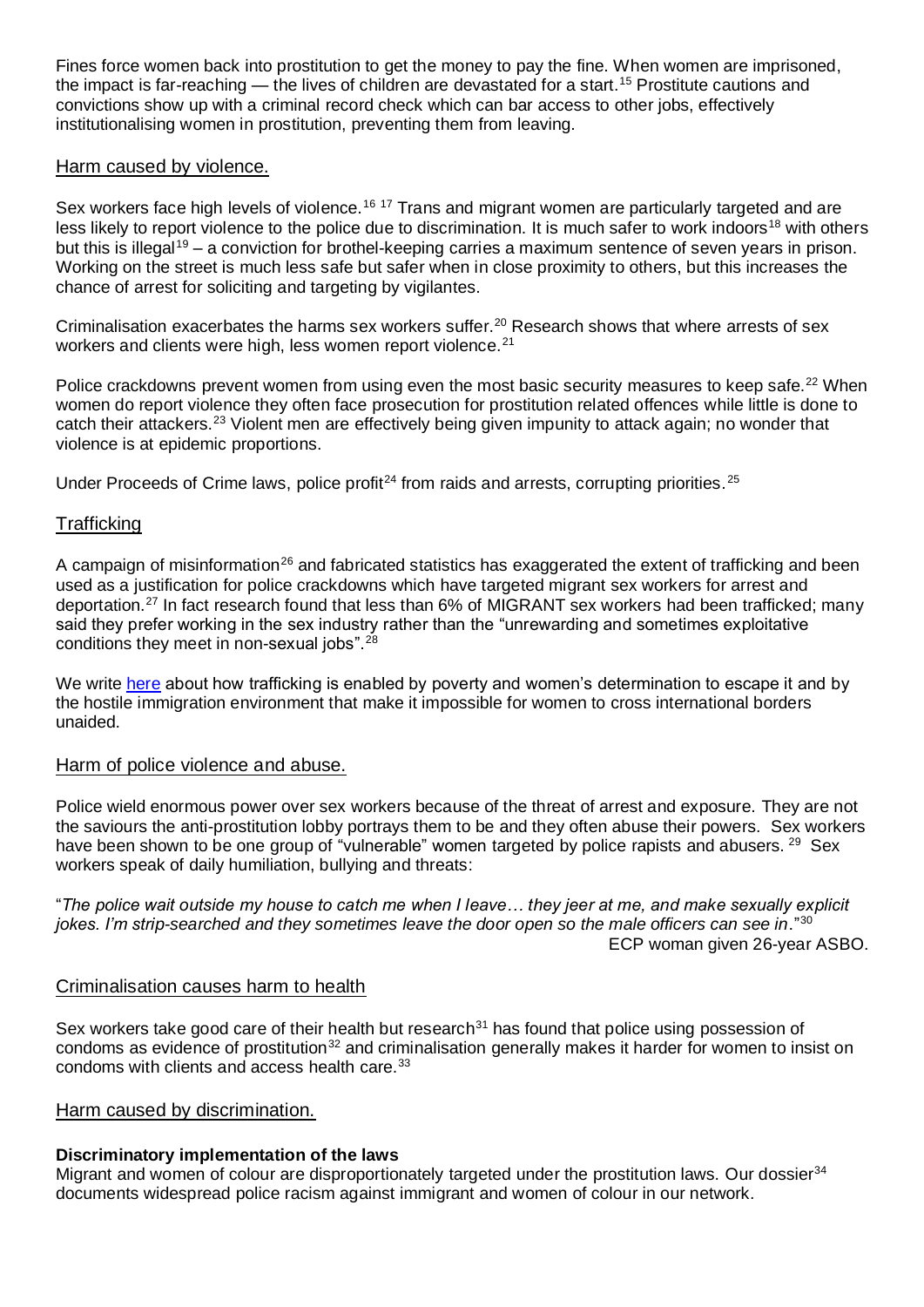One other example is that in 2012 when sex workers' flats in Mayfair were raided; immigrant women's flats were closed whilst other workers just got a warning. A complaint to the police documented how Romanian and Thai women suffered racist bullying and abuse and were threatened with deportation. 35

### **Situation of mothers**

The majority of sex workers are mothers. This should be a central concern for law and policy makers. Our research<sup>36</sup> compared sex work with other jobs traditionally done by women and found that mothers were disparaged and taken advantage of by employers<sup>37</sup> 38</sup> – paid less<sup>39</sup> with little consideration or acknowledgement for their caring responsibilities. Sex work provides flexibility and a higher wage. Yet without worker status sex working mums are denied benefits like child tax credits. Horrifyingly some mothers who turned to sex work to make ends meet have had their children removed from their care by the state. $40$ 

# **2. How does buying and selling sex affect attitudes towards women more widely?**

Speculation about whether prostitution increases the objectification of women and the impact this may have cannot take priority over the actual and preventable harms caused by arrests, prosecutions and even imprisonment of women under the prostitution laws.

Those that target prostitution as uniquely degrading seem oblivious to the degradation and humiliation of women having to skip meals, beg or submit to a violent partner to keep a roof over their heads. Are we only degraded when we have our top off?

The claim that "prostitution is inherently violent because, by definition, it involves unwanted sex<sup>"41</sup> is insulting and demeaning to sex workers. It denies that sex workers, like other people, can distinguish between the sex we consent to (for money or not) and that which violates our will and our bodies. Like other workers, sex workers' consent is conditional: if we don't get paid, it's forced labour/rape.

Campaigns by an "unlikely alliance of feminist politicians and religious fundamentalists"<sup>42</sup> to abolish prostitution have increased police powers and exacerbated discrimination and exploitation.<sup>43</sup>

#### Harm caused to neighbourhoods by prostitution

Some Labour women MPs have raised with us in good faith their concern that decriminalisation would lead to an increase in women working on the street and that this would exacerbate constituents' concerns about nuisance and disturbance.

Prostitution has increased as poverty among women has increased. Like with homelessness, this can't be addressed without tackling the root causes. Criminalisation, including of clients, doesn't help women to leave prostitution it just makes it more dangerous to work.<sup>44</sup>

Sex workers are often also residents and constituents, and the harm caused to them by disparaging, discriminatory and disrespectful local campaigns, some of which have led to verbal and physical attacks, must be opposed. 45

We worked with a church group in Walsall in the 90s which successfully brought together sex workers and other local people to resolve problems. They started with the principle that sex workers must not be blamed for all the problems of run down inner city area deprived of resources by government and they opposed vested interests from property developers and other agents of gentrification which were fuelling local conflict.

We don't promote or glamorise prostitution and would like to see a world where all abusive, exploitative, degrading work was abolished, but the way to do that without harming women is to tackle poverty. To criminalise an industry without giving its workers viable financial alternatives is to exacerbate the dangers some politicians claim they want to prevent.

"We have to wonder why, at this moment in time, when women are in the worst position we have been in for many a day, somebody would come and try to interfere with a few of us at least, and many of us probably, using another way of feeding ourselves and feeding our families." <sup>46</sup>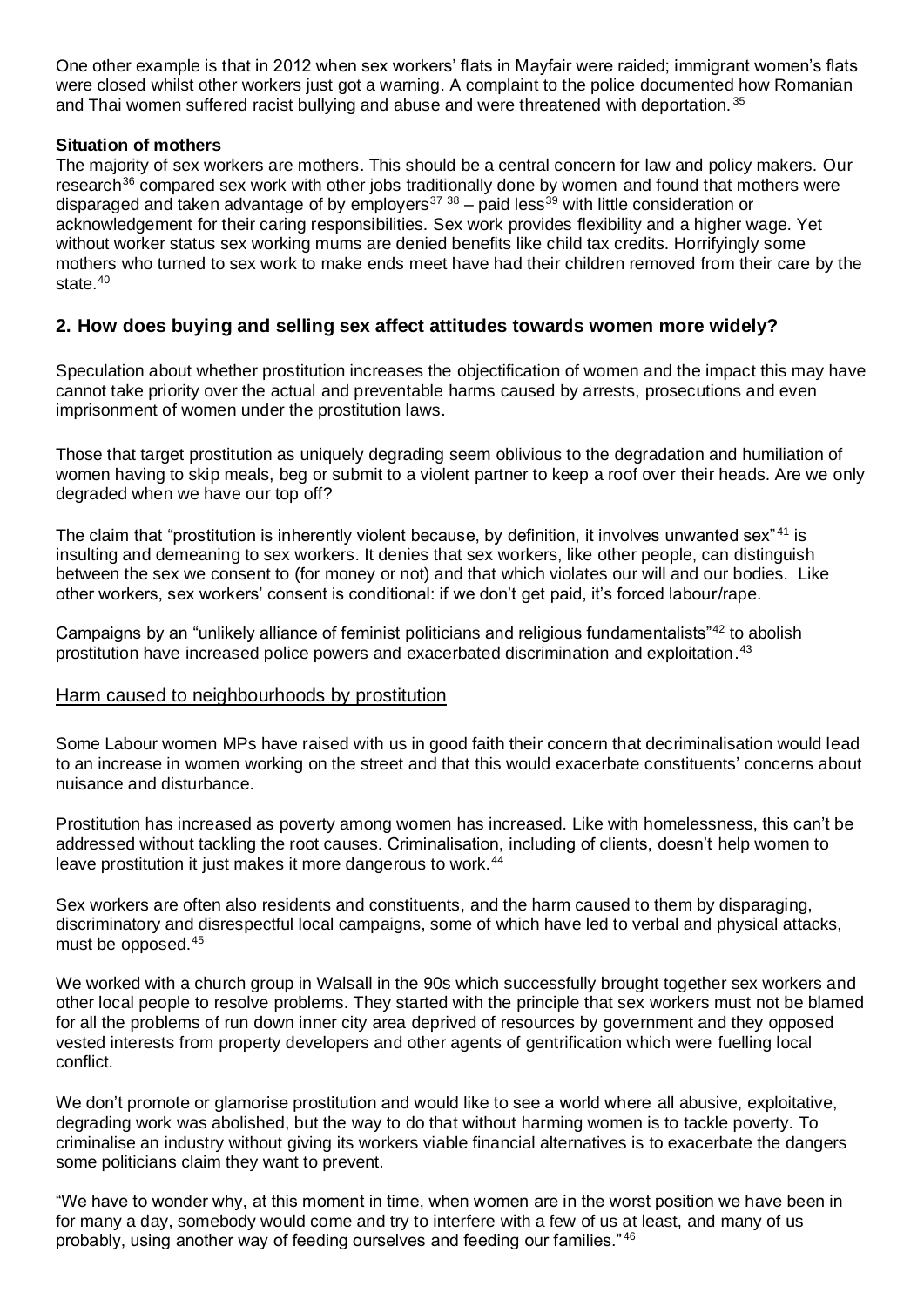# **3. What local initiatives are you aware of that address these harms? Are they effective? Why?**

What we know best is the work we do: providing rights information, fighting for safety and against police abuse and criminalisation. What we know doesn't work are crackdowns on sex workers, including those that claim to be targeting clients.

One example is Ipswich which in the aftermath of the tragic murders of five young women in 2006, the authorities took two approaches. First, in response to widespread concern from the community, women got resources, especially whilst the murderer was still at large – housing, money (estimated at £7000 to £10,000 per woman) to pay off debt, childcare expenses, dental work, etc. But this was quickly replaced by a policy of zero tolerance of prostitution which claimed to banish sex workers from the city. Instead women told us that they moved to outlying industrial areas and were deprived of the protection and support they had previously received from NHS outreach workers.<sup>47</sup>

### **4. What, if any, are the challenges for those facing harm in accessing services (for example, healthcare; support services; advice; exit services)? What needs to change?**

If the service is judgemental and/or not independent of the police and criminal justice system, then sex workers won't use it.

Many projects started with funding from the Home Office with the aim of to "reduce nuisance and disorder".<sup>48</sup> This lack of independence was demonstrated when many projects took funding to implement Engagement and Support Orders<sup>49</sup> which required them to "breach" women if they did not comply  $$ consequently destroy women's trust in the services.

Looking at the experience of France, promises of exiting resources under the Nordic model cannot be trusted -- in Paris only 57 women have been admitted to the programme and migrants are specifically excluded.<sup>50</sup>

## **5. What relevance does the Public Sector Equality Duty have for the way that public authorities address prostitution in their area?**

Sex worker's illegal status means women have little recourse, and are unlikely to be able to use this legislation against the police abuse, racism and other discrimination documented above.

### **6. How does the law currently treat paying for sex? How could law and policy be improved to address harm?**

Criminalising clients does nothing to address the harm of prostitution and in practice forces women to work in isolation and greater danger. Kerb-crawling legislation undermines safety as women are forced to rush negotiations with men scared of being arrested.<sup>51</sup>

The offence of "Paying for sexual services of a prostitute subjected to force<sup>52</sup> is a strict liability offence, which was criticised at the time, including by Liberty and Women Against Rape<sup>53</sup> -- a client can get convicted whether or not he knew the sex worker was forced and regardless of what efforts he made to find out.<sup>54</sup> <sup>55</sup> Our experience is that men of colour are disproportionately being arrested under this offence.

## **7. How effective are different international approaches at addressing any harms associated with buying and selling sex?**

#### **Decriminalisation – New Zealand**

Decriminalisation increases sex workers' safety and well-being. After New Zealand decriminalised sex work in 2003: over 90% of sex workers said they had additional employment, legal, health and safety rights;<sup>56</sup> 70% said they were more likely to report violence to the police; <sup>57</sup> 68% felt able to refuse clients (compared to 47% before<sup>58</sup> – this is a key marker of exploitation.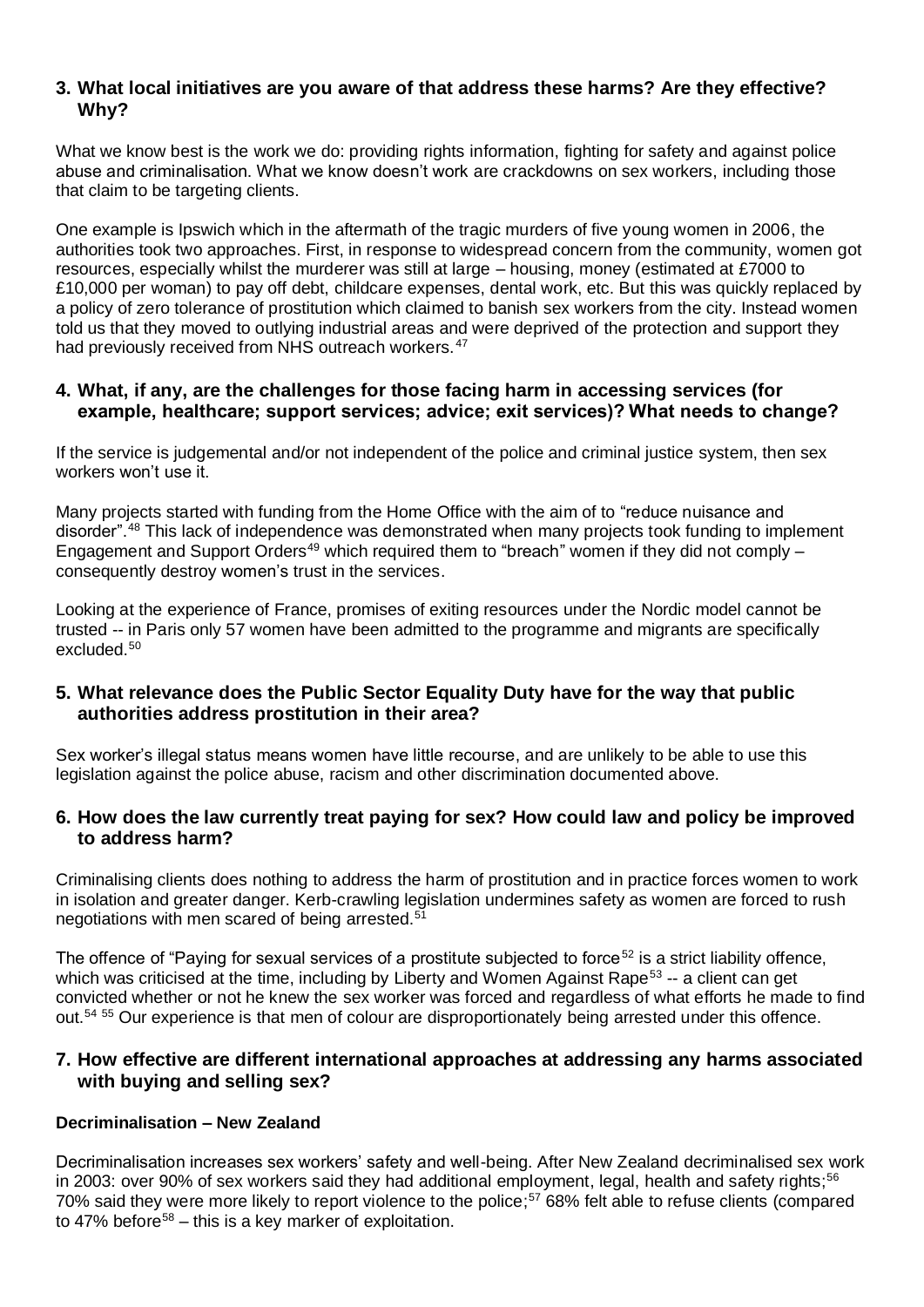### **Criminalising clients undermines sex workers' safety.**

Sweden criminalised clients in 1999. Sex workers face increased stigma, are more at risk of violence, and are less able to call on the [protection of the police and the authorities.](http://lastradainternational.org/lsidocs/3049-Levy%20Sweden.pdf) Despite claims that the law has led to a decline in prostitution, there is no actual evidence of this. <sup>59</sup>

After Ireland's sex purchase law was introduced, reported violent crime against sex workers [rose by almost](https://www.newstatesman.com/politics/feminism/2018/03/does-nordic-model-work-what-happened-when-ireland-criminalised-buying-sex)  [50%.](https://www.newstatesman.com/politics/feminism/2018/03/does-nordic-model-work-what-happened-when-ireland-criminalised-buying-sex)<sup>60</sup> In France, a [two-year evaluation](http://www.sexworkeurope.org/sites/default/files/userfiles/files/EN_synthesis_SW_final_2.pdf) of the law found 42% of sex workers were more exposed to violence and 38% have found it increasingly hard to insist on condom use.<sup>61</sup> In Norway, sex workers have faced evictions, prosecutions and increased stigma – with [migrant workers particularly targeted.](https://www.amnesty.org/en/documents/eur36/4034/2016/en/)<sup>62</sup>

# **DEMANDS**

Decriminalise sex work using the New Zealand Prostitution Reform Act (2003) as a model. Specifically we urge the Committee to back the 2016 Home Affairs Committee recommendation to decriminalise sex workers on the street and working together in premises.63

Other necessary measures include (full demands [here](http://prostitutescollective.net/wp-content/uploads/2017/01/Online-Symposium-Report.pdf)<sup>64</sup>.)

- **Repeal civil orders that are used to arrest, exclude and evict sex workers**.
- **Expunge historical convictions for prostitution offences**.
- **Instruct police, the Crown Prosecution Service and courts to prioritise safety** by vigorously investigating and prosecuting violence.
- **Ensure free, accessible, independent, non-discriminatory health services**.
- **Provide economic and other support for those who want to leave prostitution**..
- **Reverse austerity cuts including sanctions, Universal Credit, bedroom tax, etc.**
- **Support for mothers and a care income**.
- **Ensure that sex workers and sex workers' organisations are centrally involved** in the process of changing the law.
- **Recognise and measure the contribution sex workers make** to the survival of families, communities and the economy.

# **Appendix: Testimonials from women in the ECP network in response to the Inquiry questions**

# **Jenny, Manchester**

I don't think there is any harm in buying or selling sex. The harm comes from the laws that they have. Having a record is a harm. These people not giving you time to figure out the type of people approaching you when you are working on the street because of the risk of being arrested. It's the working girls that are putting themselves at risk purely to avoid any confrontation with the police, rushing into transactions when they can't make sure they're safe.

People's view of the so-called prostitute is that selling sex is the lowest of the low - the dregs of society. We haven't got brains or families or feelings. We should just be pushed to the side. It affects every part of your life -- you can lose you housing, children, be imprisoned.

You report a crime when you are a known prostitute and it's "did that really happen or is it more that the customer didn't pay you?" Their attitude and other people's attitude about what you're doing impacts everything.

There's major difficulties for women who want to exit prostitution. If they've got convictions that goes against them in anything they're doing. The services don't address any of it. They can come up with ideas and courses for you to go on, but they cannot take away the charges for the work you've been doing. You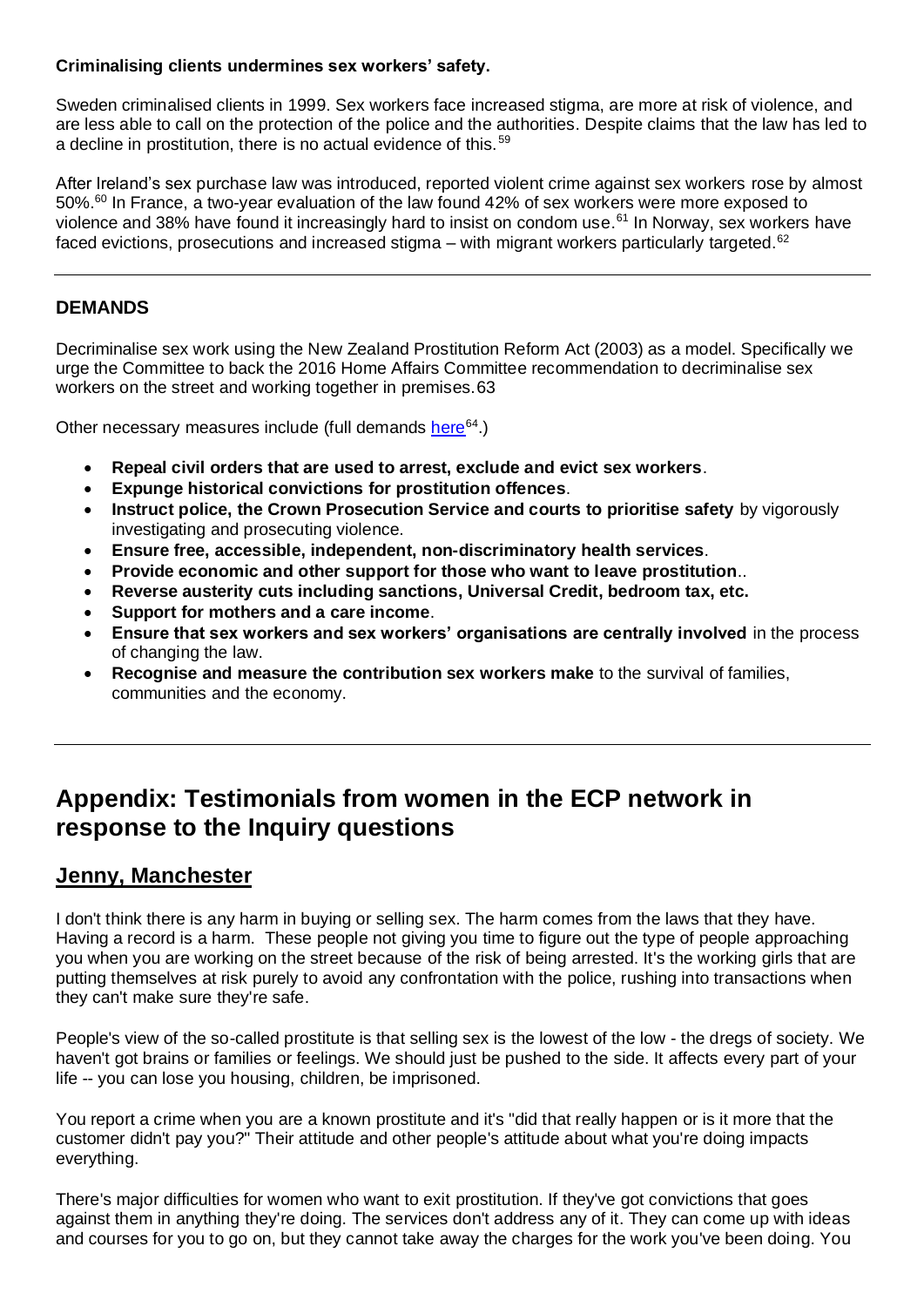can't get jobs or housing. It doesn't matter what qualifications you've got, there are jobs that are definitely not available to you because of what you've done. These services can put you in some kind of a half-way house but it's total discrimination. You can't get housing without proof of earnings or benefits, but you can't get benefits without an address. It's a vicious circle. So you're held back and forced to stay in prostitution because of these restrictions.

# **Graziela – migrant sex worker from Romania, London**

I left Romania to escape domestic violence and to save my life. Of course people leave their home country for all kinds of reasons. For some of us we face destitution or starvation or war. For others we want a better life. We come to get an education or health care. Or we come to escape the discrimination and abuse we face as rape victims or as a single mother. Every reason is valid.

How we travel is influenced by how much power we have. So if we are fleeing starvation we have to go with anyone that will help us. But what is sure is that if we don't have papers, if we don't have language, if we can't rely on the police to protect us or even worse they are the ones that abuse us, if we face racism when we get there . . . then we are more likely to be forced into the hands of the traffickers or smugglers. If we can travel independently then we have more power to refuse and escape that violence and abuse.

Criminalisation makes it impossible for sex workers to fight back against these injustices. The harms we face caused by criminalisation include:

- Silencing of our voices by labelling us as victims of trafficking instead of workers with agency.
- This labelling enables raids (so-called welfare visits), arrests, and prosecutions.
- When we are picked up in police raids, our passports and IDs have been confiscated and we are told we can only have them back if we produce a one-way ticket back home.
- When we apply for asylum, sex workers have been disbelieved, rejected claims, and deportation.
- Brexit further degrades our rights by making it more difficult for us to work and live in the UK.

What we have done as migrants in the English Collective of Prostitutes is campaign against racism from the police and the authorities. This is crucial as discrimination and attacks increase in the wake of the Brexit decision. Many migrant sex workers are mothers supporting families or even the whole community back home. So we also press for benefits and other resources.

We also campaign against trafficking being used as an excuse to raid, arrest and deport migrant sex workers. In 2012 and 2013 there were mass raids against sex workers in London, but no victims of trafficking were found. I've been in a flat when the police have done a 'welfare visits' and it is exactly like a raid. The police search the flat and inspect our papers, while pretending they are concerned about our welfare. The evidence they find is then used to prosecute or deport sex workers.

Street based sex workers have been experiencing the police regularly come round with **REMOVAL NOTICES** claiming that sex workers are not exercising their "treaty rights" – that is aren't earning money or they can't prove how they are supporting themselves. This is outrageous considering how many families are being supported by sex workers.

We want decriminalisation so that we are not arrested for prostitution and cannot be deported for working in the sex industry.

# **Louise, Doncaster**

I live and work in an area which has many problems. The community has been run down and neglected by the council. A lot of people have had their money cut by benefit sanctions. The council channels money away from our area into more salubrious zones.

I'd like to speak out about this locally, but I'm scared. The police don't protect us. If you're working in an area where the police demand freebies you're not going to speak out easily. And I think the police are too close to the people who control some of the prostitution here who are directly profiting from the prostitution and drug trade.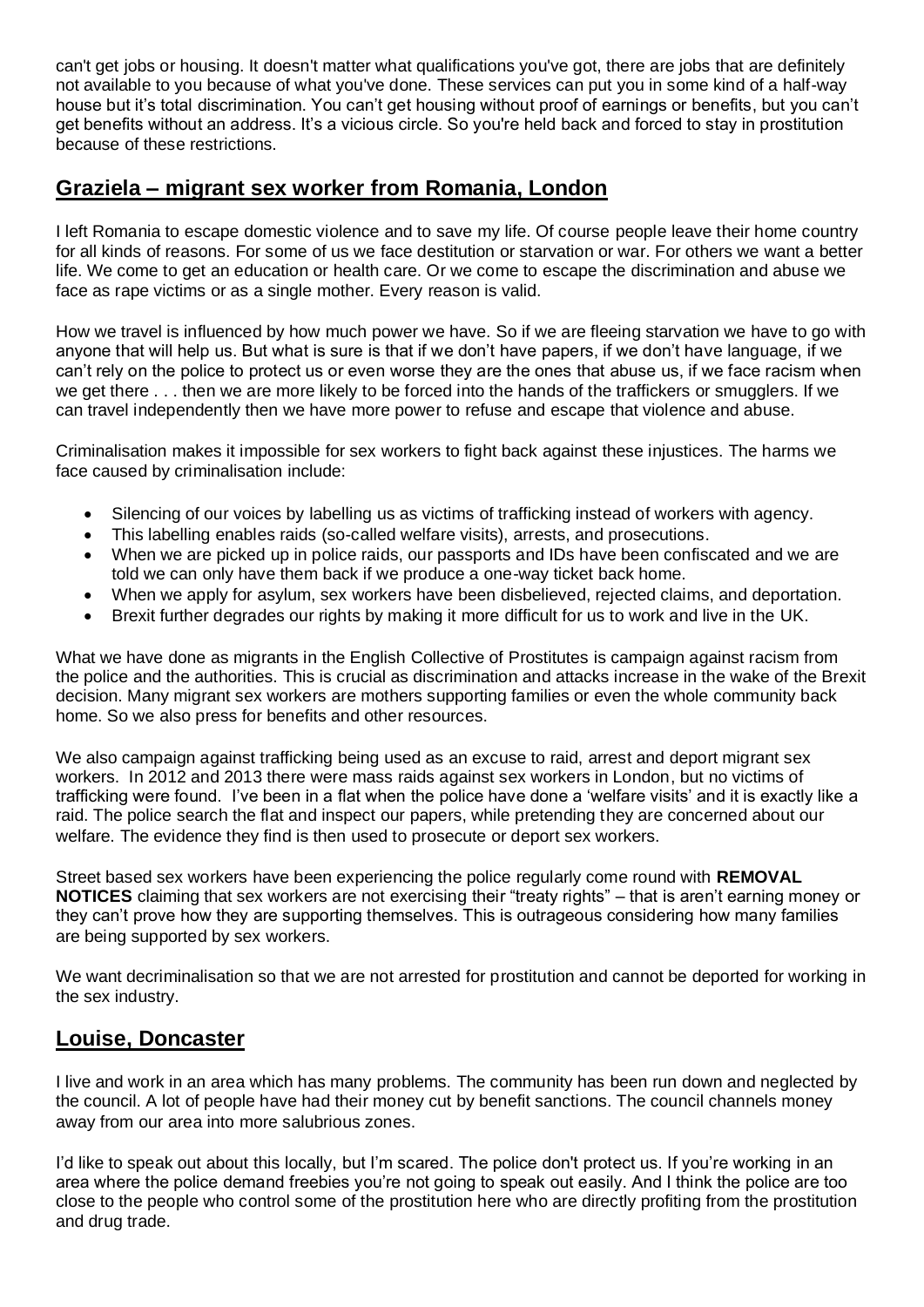The biggest problem I face is the laws. If we didn't have to worry about the laws we could deal with the police and the pimps.

Some women have been dragged under the control of pimps. But criminalising everyone doesn't help that. We are migrant women and non-migrant women working together here. We try to stick together. When I was being harassed in my home I went to the specialised police unit – the one that says it deals with sex workers – and they did nothing. I see that the girls from Romania get it even worse.

What difference would decriminalisation make to us? We are boxed in by poverty. The woman who lives next door to me is working a straight job and so is her husband and after they paid their rent they had just over £100 to last them four weeks. They were so skint the daughter didn't have the money for the petrol to take her to the hospital.

Criminalising clients is a terrible idea. It is offensive to suggest that when hundreds and thousands of people around the country are living on the edge and women are expected to fill the gaps and make up when there is nothing.

I tried to apply for universal credit. What monster thought of a benefits system that leaves people without money for weeks? How long does it take for your life to unravel – a lot less time than five weeks. You get behind on your rent, you get behind on your heating, you start cutting down on food, you can't afford petrol if you're lucky or unlucky enough to have a car. You start borrowing first of all from family and then from the gangster types that start prowling around. None of this seems to matter to some so-called feminists when they propose to take away our only source of income by criminalising clients.

# **Susie - EU migrant, Middlesbrough**

Within the next week if my situation doesn't change I am going to have to go back on the streets. So all I'm thinking about at the moment is that prostitution is the only way for me to get out of this really harmful situation I'm in.

I worked for years, from 2012, in Birmingham on the streets. It was very hard and harsh. I was attacked three times and nearly every other woman that I knew was also attacked. The police did little or nothing. The only time we saw them was when they were doing an action against clients.

It was a familiar story. There would be some horrible story in the local paper about the nuisance of prostitution and the police would come into the area saying they were arresting clients. They did sometimes comment that they were trying to help us exit prostitution but that came to nothing. No one paid attention to what we actually need to get out.

The police were very heavy, rude, often racist against girls like me. They told us to go home. They told one of the girls that they would send her home without her child. I'm from Portugal. I came to the UK because there is no money in Portugal. My son is back home with my mum and nearly all the money I made went back to support them. It's a big responsibility. People can't manage without the money we send. I ended up supporting other family members too. When people have got nothing in the fridge to eat you can't turn them down.

In the last six months my life has gone down the drain. I had got out of prostitution. I got help to apply for benefits and was just about managing. Then I was moved over to universal credit. I got less money but I still was managing. Then I got a letter in the post saying that I was no longer entitled to universal credit because I was an EU citizen and I had to apply for settled status. It's been one crisis after another since. I tried to apply for settled status myself and it was so complicated I just got refused. I got a woman from the CAB to help me and she took a record of all my documents sent them off to the authorities who said they never received them. I was back and forth with them for two weeks.

Meanwhile I have no money to live on. I went to the universal credit but they said they couldn't do anything until my application for status was agreed. I was really stuck. I run out of money completely my electricity and gas got cut off my landlord started threatening to evict me because I can't pay my rent. And it's been 3 1/2 months now. It's a disaster I wake up every morning wondering how I'm going to get through the day.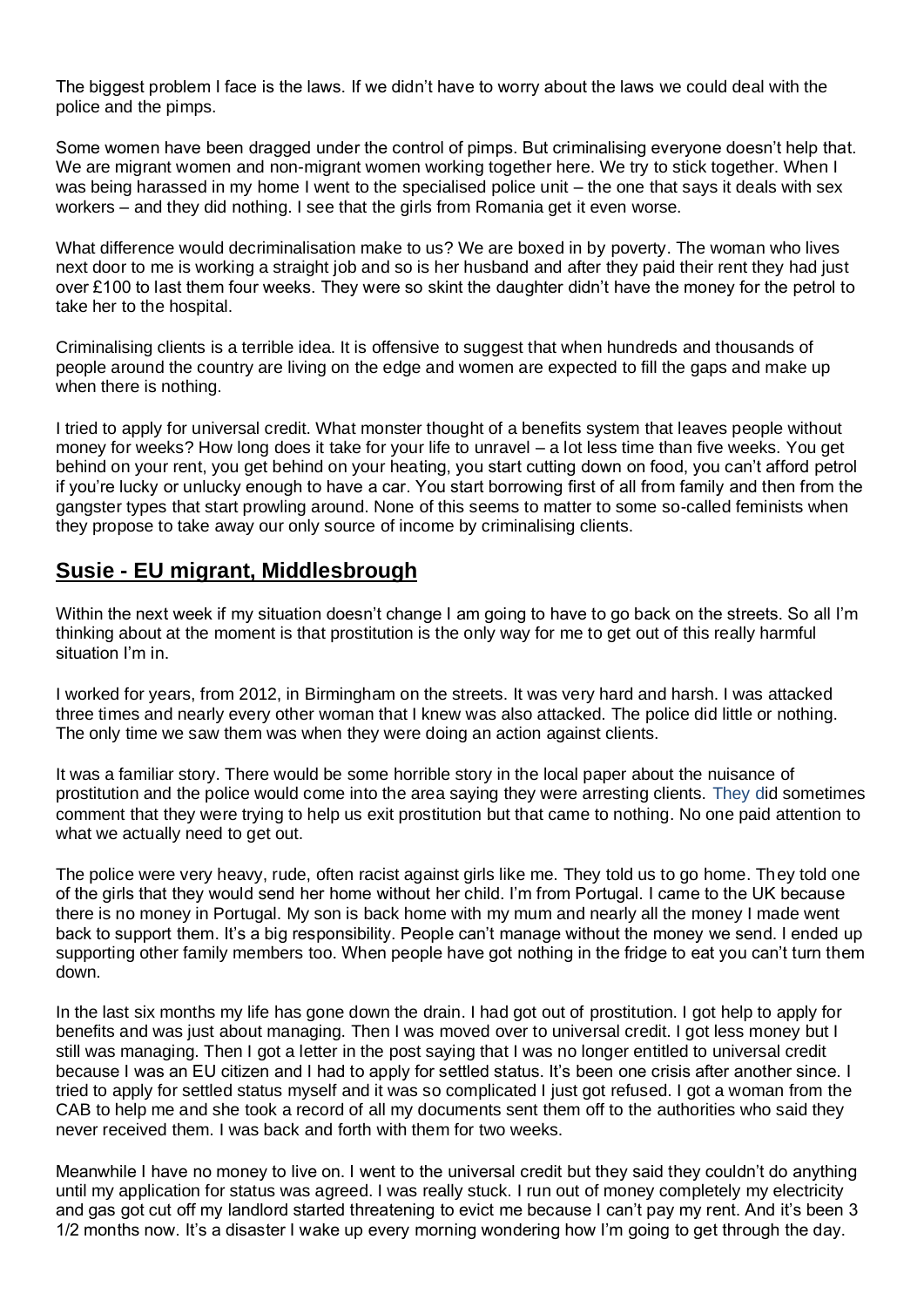Everywhere I go I'm begging for food or a little money just to stay alive. No one can live like this. So of course I'm starting selling sex again. Where I live now sometimes you only get a fiver. Girls are so desperate they're taking it out on each other. This is what we have been reduced to. Fighting our friends for a fiver. I am ashamed but what else can we do?

So I think my message is – don't talk to me about the harms of prostitution when under the circumstances prostitution is the only way for me to get any dignity and to survive.

# **Jane, mother of a child with disabilities**

I am a mother with three children. I was married to my husband for over 10 years. He was violent to me over this time. In 2017 I told him to go. But I was left with three children on my own. One of them is autistic. Few people understand how much work and how difficult it is to raise a child with disabilities. I love my son but the work of caring for him is 24 seven, relentless, exhausting, physically and mentally. I get no support for the work that I do.

After my husband left I was living on benefits. I couldn't get to the end of the week on the money I got. I started stripping in a local club, doing webcam work and occasionally doing out calls with an agency and parties. It's a terrible dilemma. If I work I have to pay for childcare. Because my son is autistic childcare is expensive. If I let my ex take the children when I work I don't have to pay but he is abusive and calls me a whore. He says I'm worthless but I can't cut myself off from him because of the kids.

<sup>1</sup> Third Report from The Home Affairs Select Committee Session 2016-17 HC 26: Prostitution.

<https://publications.parliament.uk/pa/cm201617/cmselect/cmhaff/26/26.pdf>

<sup>&</sup>lt;sup>2</sup> Brooks-Gordon, B., Mai, N., Perry, G., Sanders, T. (2015). Calculating the Number of Sex Workers and Contribution to Non-Observed Economy in the UK for the Office for National Statistics.

<sup>3</sup> The Guardian, 9 March 2017. [https://www.theguardian.com/world/2017/mar/09/women-bearing-86-of-austerity-burden](https://www.theguardian.com/world/2017/mar/09/women-bearing-86-of-austerity-burden-labour-research-reveals)[labour-research-reveals](https://www.theguardian.com/world/2017/mar/09/women-bearing-86-of-austerity-burden-labour-research-reveals)

<sup>4</sup> The Guardian, 22 May 2019[. https://www.theguardian.com/society/2019/may/22/universal-credit-hardship-linked-to](https://www.theguardian.com/society/2019/may/22/universal-credit-hardship-linked-to-prostitution)[prostitution](https://www.theguardian.com/society/2019/may/22/universal-credit-hardship-linked-to-prostitution)

<sup>5</sup> Most sex workers are mothers working to support families. 74% of off-street sex workers cited the need to pay household expenses and support their children. Home Office. (2004). Paying the Price: A Consultation Paper on Prostitution.

 $^6$  Single mothers (along with people with disabilities) have been disproportionately targeted by the austerity cuts. The Guardian, 4 January 2019[. https://www.theguardian.com/society/2019/jan/04/benefit-cap-single-mothers-make-up-85percent-of-those](https://www.theguardian.com/society/2019/jan/04/benefit-cap-single-mothers-make-up-85percent-of-those-affected-data-shows)[affected-data-shows](https://www.theguardian.com/society/2019/jan/04/benefit-cap-single-mothers-make-up-85percent-of-those-affected-data-shows)

 $^7$  Doncaster reports a 60 per cent increase in prostitution with charities saying: "Women are being forced to sell sex for £5 because of benefit sanctions." Sheffield reports a 166% increase, while charity workers in Hull report: " . . . women who are literally starving and they are out there to feed themselves. People are turning to prostitution to pay for gas and electricity because they are being left without money under current regulations."

[https://www.ohchr.org/Documents/Issues/EPoverty/UnitedKingdom/2018/NGOS/English\\_CollectiveofProstitutes.pdf](https://www.ohchr.org/Documents/Issues/EPoverty/UnitedKingdom/2018/NGOS/English_CollectiveofProstitutes.pdf) <sup>8</sup> Crisis. (2012).

<sup>&</sup>lt;sup>9</sup> Statement on Visit to the United Kingdom, by Professor Philip Alston, United Nations Special Rapporteur on extreme poverty and human rights London, 16 November 2018[. https://www.ohchr.org/documents/issues/poverty/eom\\_gb\\_16nov2018.pdf](https://www.ohchr.org/documents/issues/poverty/eom_gb_16nov2018.pdf) <sup>10</sup> Approximately 50% of street-based sex workers have been through the criminal justice system. Hough, J. & Rice. B. (2008) A Review of Services for Street-based Sex Working Women in Lambeth.

 $11$  Public Spaces Protection Orders were extended to the whole borough with the power to issue on the spot fines of £100 to women for prostitution related activities and ban women from certain areas. Ilford Recorder, 30 June 2016.

<http://www.ilfordrecorder.co.uk/news/crime-court/redbridge-top-for-prostitutioncautions-in-london-1-4597623>

<sup>&</sup>lt;sup>12</sup> The Guardian, 15 May 2019[. https://www.theguardian.com/society/2019/may/15/child-poverty-above-50-per-cent-in-10-uk](https://www.theguardian.com/society/2019/may/15/child-poverty-above-50-per-cent-in-10-uk-constituencies)[constituencies](https://www.theguardian.com/society/2019/may/15/child-poverty-above-50-per-cent-in-10-uk-constituencies)

<sup>13</sup> Stoke-on-Trent Live, 15 August 2019[. https://www.stokesentinel.co.uk/news/stoke-on-trent-news/270-sex-workers-200-kerb-](https://www.stokesentinel.co.uk/news/stoke-on-trent-news/270-sex-workers-200-kerb-3210291)[3210291](https://www.stokesentinel.co.uk/news/stoke-on-trent-news/270-sex-workers-200-kerb-3210291)

<sup>14</sup> The Guardian, 25 May 2005[. https://www.theguardian.com/uk/2005/may/25/ukcrime.prisonsandprobation2](https://www.theguardian.com/uk/2005/may/25/ukcrime.prisonsandprobation2) <sup>15</sup> The Independent, 17 September 2012. [https://www.independent.co.uk/news/uk/crime/mothers-prison-imprisonment](https://www.independent.co.uk/news/uk/crime/mothers-prison-imprisonment-separates-around-17000-children-from-their-mothers-every-year-8145193.html)[separates-around-17000-children-from-their-mothers-every-year-8145193.html](https://www.independent.co.uk/news/uk/crime/mothers-prison-imprisonment-separates-around-17000-children-from-their-mothers-every-year-8145193.html)

 $16$  A global systemic review reported that 45-75% of sex workers experienced workplace violence over a lifetime. Deering K, N., Amin, A., Shoveller, J., Nesbitt, A., Garcia-Moreno, C., Duff, P., Argento. E., Shannon, K. (2014). A Systemic Review of the Correlates of Violence Against Sex Workers.<https://www.ncbi.nlm.nih.gov/pmc/articles/PMC3987574/>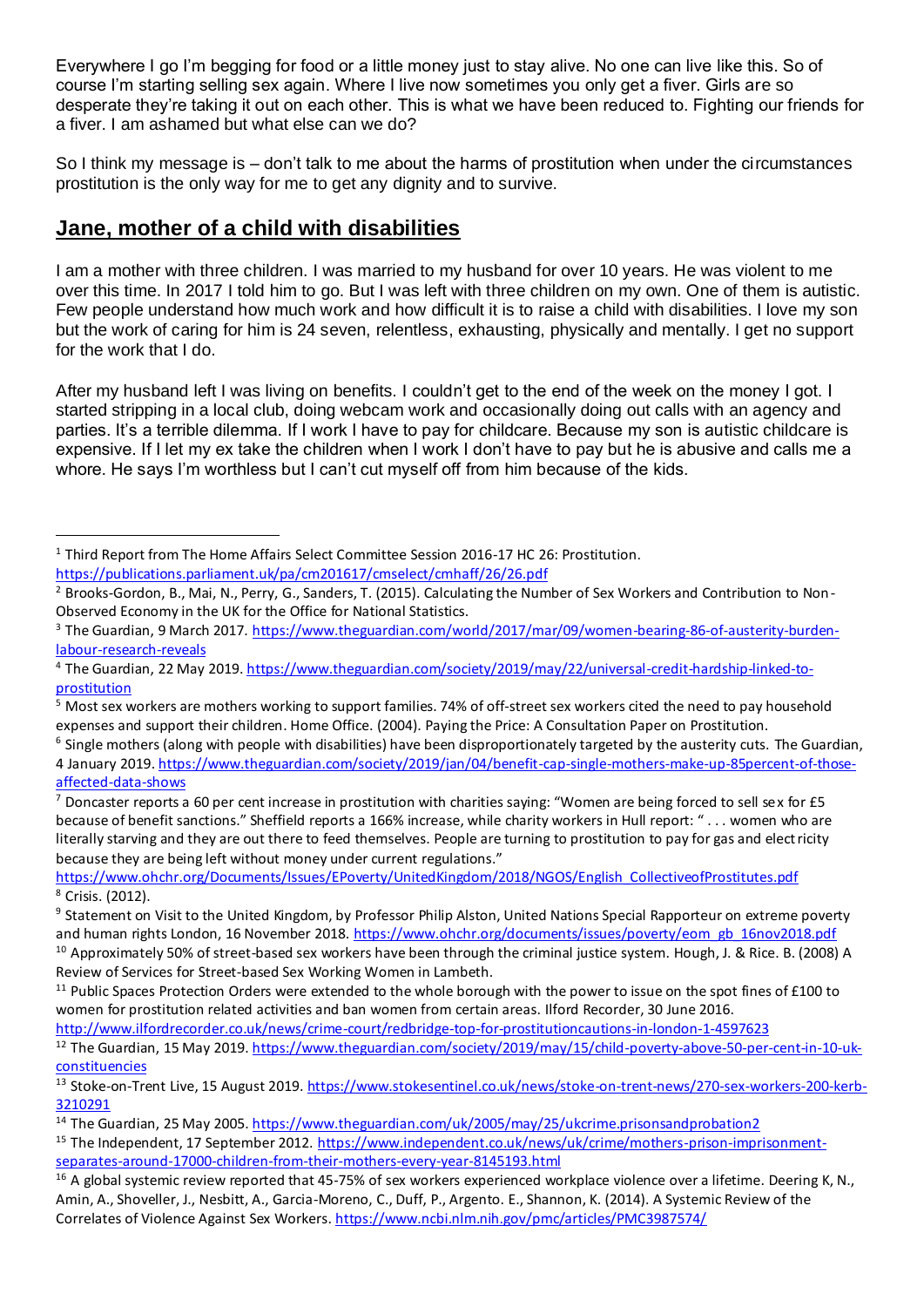<sup>17</sup> At least 180 prostitute women have been killed in the UK since 1990. The Independent, 17 December 2017. [https://www.independent.co.uk/voices/international-day-to-end-violence-against-sex-workers-right-to-be-free-from-violence](https://www.independent.co.uk/voices/international-day-to-end-violence-against-sex-workers-right-to-be-free-from-violence-a8115241.html)[a8115241.html](https://www.independent.co.uk/voices/international-day-to-end-violence-against-sex-workers-right-to-be-free-from-violence-a8115241.html)

 $18$  A 2014 study found that 77% of violent incidents were experienced by street-based sex workers, 11% by inside solo sex workers and 6% by sex workers in brothels, parlours or saunas. Connelly, L. (2014) Violence against sex workers. Analysis of National Ugly Mugs.

<sup>19</sup> The law makes it illegal for women to work together with a friend in premises, so sex workers are forced to choose between possible arrest and keeping themselves safe or avoiding a criminal record and putting themselves in danger. <https://makeallwomensafe.org/>

<sup>20</sup> A systematic review of all sex work research conducted in 33 countries from 1990 to 2018, found that criminalisation of sex work is linked to 'extensive harms' among sex workers. Sex workers are three times more likely to experience sexual or physical violence where the trade is criminalised. Platt L, Grenfell P, Meiksin R, Elmes J, Sherman SG, Sanders T, Mwangi P, Crago AL. (2018). Associations between sex work laws and sex workers' health: a systematic review and meta-analysis of quantitative and qualitative studies[. https://www.lshtm.ac.uk/newsevents/news/2018/criminalisation-and-repressive-policing-sex-work](https://www.lshtm.ac.uk/newsevents/news/2018/criminalisation-and-repressive-policing-sex-work-linked-increased-risk)[linked-increased-risk](https://www.lshtm.ac.uk/newsevents/news/2018/criminalisation-and-repressive-policing-sex-work-linked-increased-risk)

 $21$  A 2014 survey found that w only 5% of sex workers who were victims of a crime reported it. This compared to 46% of victims in areas where police adopted a harm reduction approach. Data provided by National Ugly Mugs (UKNSWP). (2012-2015). <sup>22</sup> For example: asking a friend to record licence plates, working in well-light areas with CCTV, sharing information about aggressive men, taking time to screen clients, by for example, ensuring that there are no hidden passengers, or settling the terms of the transaction before getting into a car.

<sup>23</sup> The Guardian, 3 August 2017[. https://www.theguardian.com/society/2017/aug/03/police-sex-workers-brothel-thieves](https://www.theguardian.com/society/2017/aug/03/police-sex-workers-brothel-thieves-london-keir-starmer#img-1)[london-keir-starmer#img-1](https://www.theguardian.com/society/2017/aug/03/police-sex-workers-brothel-thieves-london-keir-starmer#img-1)

<sup>24</sup> Police get a percentage (18% in 2013) of all assets and cash seized during raids. Home Office. (2013). FOI Release: Criminal confiscation receipts for brothels, pimping, prostitution and pornography.

[https://www.gov.uk/government/publications/criminal-confiscation-receipts-for-brothels-pimping-prostitution-and](https://www.gov.uk/government/publications/criminal-confiscation-receipts-for-brothels-pimping-prostitution-and-pornography/criminal-confiscation-receipts-for-brothels-pimping-prostitution-and-pornography)[pornography/criminal-confiscation-receipts-for-brothels-pimping-prostitution-and-pornography](https://www.gov.uk/government/publications/criminal-confiscation-receipts-for-brothels-pimping-prostitution-and-pornography/criminal-confiscation-receipts-for-brothels-pimping-prostitution-and-pornography)

 $25$  Between 2002 and 2013 ". . . more than £12 million has been confiscated by the police relating to brothels, prostitution, pornography, and pimps. Of this, the police were awarded £2.26 million and the Crown Prosecution Service £1.78 million." Broadly. 6 April 2016[. https://broadly.vice.com/en\\_us/article/nz888d/sex-workers-reveal-what-cops-took-from-them-during](https://broadly.vice.com/en_us/article/nz888d/sex-workers-reveal-what-cops-took-from-them-during-police-raids)[police-raids](https://broadly.vice.com/en_us/article/nz888d/sex-workers-reveal-what-cops-took-from-them-during-police-raids)

<sup>26</sup> The Guardian, 20 October 2009[. https://www.theguardian.com/uk/2009/oct/20/trafficking-numbers-women-exaggerated](https://www.theguardian.com/uk/2009/oct/20/trafficking-numbers-women-exaggerated) <sup>27</sup> Feministing. 11 December 2013[. http://feministing.com/2013/12/11/guest-post-the-soho-raids-were-not-about-trafficking/](http://feministing.com/2013/12/11/guest-post-the-soho-raids-were-not-about-trafficking/)

<sup>28</sup> Mai, N. (2011). Migrant Workers in the UK Sex Industry: ESRC Full Research Report. [https://archive.londonmet.ac.uk/iset/research-units/iset/projects/esrc-migrant-workers.html?8810F8AC-060C-A7FC-7F15-](https://archive.londonmet.ac.uk/iset/research-units/iset/projects/esrc-migrant-workers.html?8810F8AC-060C-A7FC-7F15-A583EB86BCE8#report)

#### [A583EB86BCE8#report](https://archive.londonmet.ac.uk/iset/research-units/iset/projects/esrc-migrant-workers.html?8810F8AC-060C-A7FC-7F15-A583EB86BCE8#report)

<sup>29</sup> Research in 2017 found that "hundreds of police officers were being accused of sexually abusing victims and suspects in what a senior inspector called "the most serious corruption issue facing the service".." Officers had targeted vulnerable women described in one case as "including prostitutes and heroin addicts". The Guardian, 5 October 2017. <https://www.theguardian.com/uk-news/2017/oct/05/police-sexual-abuse-officers-watchdog>

 $30$ English Collective of Prostitutes. (2013). Not guilty of breaching an Anti-Social Behaviour Order.

<http://prostitutescollective.net/2013/07/we-won-not-guilty-of-breaching-an-anti-social-behaviour-order/>

<sup>31</sup> A systematic review of all sex work research conducted in 33 countries from 1990 to 2018, found that criminalisation of sex work is linked to 'extensive harms' among sex workers. Platt L, Grenfell P, Meiksin R, Elmes J, Sherman SG, Sanders T, Mwangi P, Crago AL. (2018). Associations between sex work laws and sex workers' health: a systematic review and meta-analysis of quantitative and qualitative studies[. https://www.lshtm.ac.uk/newsevents/news/2018/criminalisation-and-repressive-policing](https://www.lshtm.ac.uk/newsevents/news/2018/criminalisation-and-repressive-policing-sex-work-linked-increased-risk)[sex-work-linked-increased-risk](https://www.lshtm.ac.uk/newsevents/news/2018/criminalisation-and-repressive-policing-sex-work-linked-increased-risk)

<sup>32</sup> The Lancet. (2015). Human Rights Violations Against Sex Workers: Burden and Effect on HIV.

[https://www.thelancet.com/journals/lancet/article/PIIS0140-6736\(14\)60800-X/fulltext?rss=yes](https://www.thelancet.com/journals/lancet/article/PIIS0140-6736(14)60800-X/fulltext?rss=yes)

33 Jeal, N. & Salisbury, C. (2007). Health Needs and Service use of Parlour-based Prostitutes Compared with Street-based Prostitutes: a cross-sectional survey. <https://obgyn.onlinelibrary.wiley.com/doi/full/10.1111/j.1471-0528.2007.01379.x> 34 English Collective of Prostitutes. (2019). Sex Workers are Getting Screwed by Brexit[. http://prostitutescollective.net/wp](http://prostitutescollective.net/wp-content/uploads/2019/04/Brexit-is-screwing-sex-workers.pdf)[content/uploads/2019/04/Brexit-is-screwing-sex-workers.pdf](http://prostitutescollective.net/wp-content/uploads/2019/04/Brexit-is-screwing-sex-workers.pdf)

<sup>35</sup>Legal Action for Women letter to Metropolitan Police Commissioner, Bernard Hogan-Howe, 18 September 2012. <http://prostitutescollective.net/2012/09/legal-action-women-letter-police/>

<sup>36</sup> English Collective of Prostitutes. (2019). What's a Nice Girl Like You Doing in a Job Like This? [http://prostitutescollective.net/2019/02/report-whats-a-nice-girl-like-you-doing-in-a-job-like-this-comparing-sex-work-with](http://prostitutescollective.net/2019/02/report-whats-a-nice-girl-like-you-doing-in-a-job-like-this-comparing-sex-work-with-other-jobs-traditionally-done-by-women/)[other-jobs-traditionally-done-by-women/](http://prostitutescollective.net/2019/02/report-whats-a-nice-girl-like-you-doing-in-a-job-like-this-comparing-sex-work-with-other-jobs-traditionally-done-by-women/)

<sup>37</sup> One in nine mothers (11%) report being dismissed, made redundant, or treated so poorly they felt they had to leave their job. Equality and Human Rights Commission. (2018). Pregnancy and maternity discrimination research findings. 30,000 women a year are forced out of their jobs when they get pregnant. Independent, 2 February 2005.

<https://www.independent.co.uk/news/up-to-30000-women-forced-out-of-work-because-of-pregnancy-5385061.html>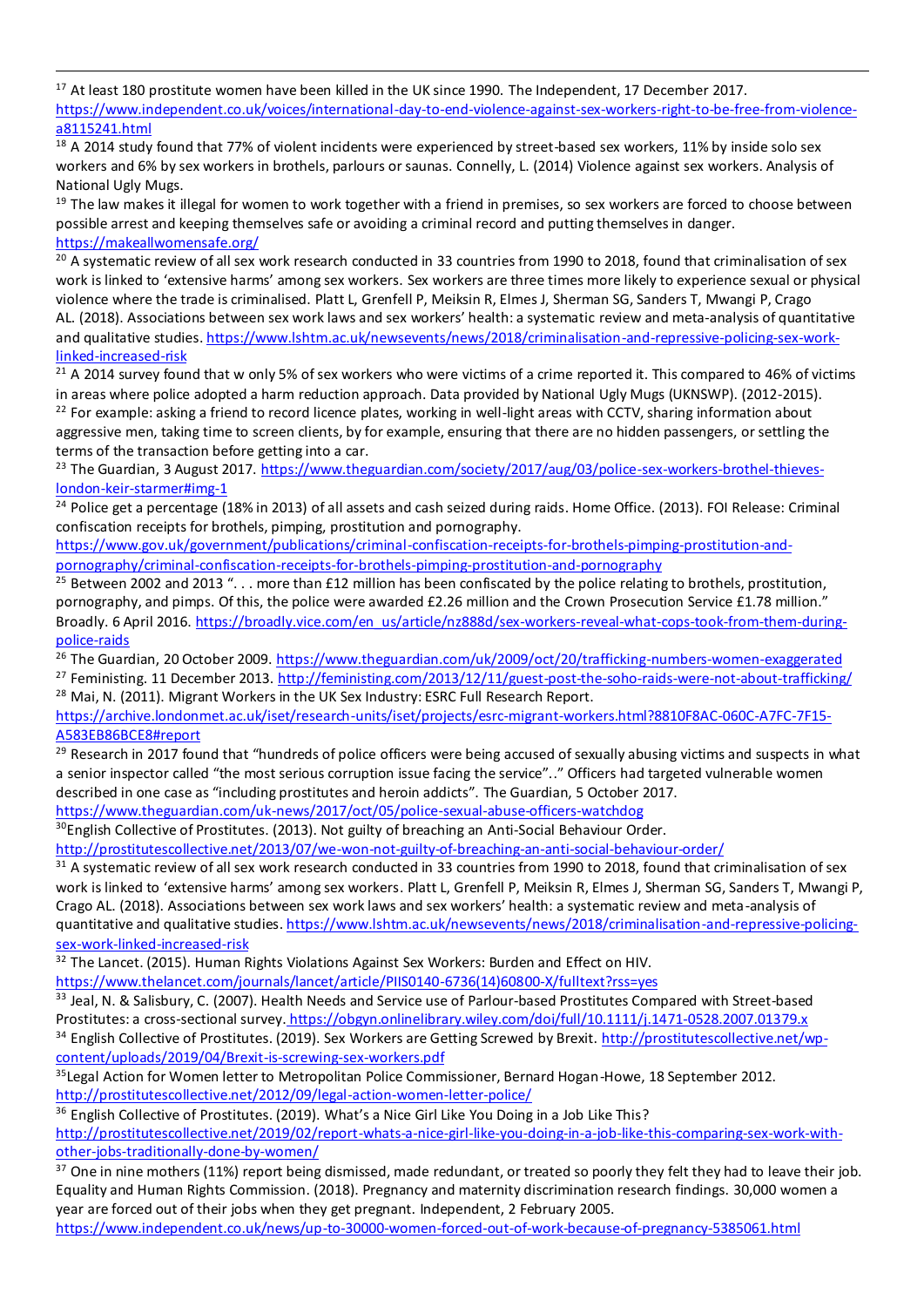38 Single mothers were more likely to be trapped in precarious work. Gingerbread. (2018). One in four: A profile of single parents in the UK.

<sup>39</sup> Young mothers – those who give birth before the age of 33 – are paid 15% less than their childless peers. Independent, 8 March 2016[. https://www.independent.co.uk/news/business/news/gender-inequality-young-mothers-paid-15-less-than](https://www.independent.co.uk/news/business/news/gender-inequality-young-mothers-paid-15-less-than-childless-colleagues-tuc-finds-a6918956.html)[childless-colleagues-tuc-finds-a6918956.html](https://www.independent.co.uk/news/business/news/gender-inequality-young-mothers-paid-15-less-than-childless-colleagues-tuc-finds-a6918956.html)

<sup>40</sup> Neale, A., Lopez, N. (2017). Suffer the Little Children and their Mothers – a dossier on the unjust separation of children from their mothers*.* <http://legalactionforwomen.net/wp-content/uploads/2017/01/LAW-Dossier-18Jan17-final.pdf> <sup>41</sup> iai News, 5 June 2017[. https://iai.tv/articles/is-feminism-failing-sex-workers-auid-835](https://iai.tv/articles/is-feminism-failing-sex-workers-auid-835)

<sup>42</sup> The Guardian, 20 October 2019[. https://www.theguardian.com/uk/2009/oct/20/trafficking-numbers-women-exaggerated](https://www.theguardian.com/uk/2009/oct/20/trafficking-numbers-women-exaggerated) <sup>43</sup> The campaign focused on provision in the 2010 PCA to make it an offence to have sex with a prostitute forced or coerced (an offence covered by existing rape law) resulted in increased police powers to arrest women on the street and close premises where women were working in relative safety. [http://prostitutescollective.net/2009/06/briefing-on-the-policing-and-crime-bill-](http://prostitutescollective.net/2009/06/briefing-on-the-policing-and-crime-bill-2009-4/)[2009-4/](http://prostitutescollective.net/2009/06/briefing-on-the-policing-and-crime-bill-2009-4/)

<sup>44</sup> English Collective of Prostitutes. (2018). No Nordic Model. Briefing: Criminalising Clients Undermines Sex Workers' Safety. <http://prostitutescollective.net/wp-content/uploads/2019/02/No-Nordic-Model.pdf>

<sup>45</sup> Physical and verbal abuse of women working in the Leeds Managed Zone increased after a BBC3 programme which was criticised for being sensationalised and unethical[. https://www.thewhoresofyore.com/basis-blog/the-bbcs-exploitation-of-leeds](https://www.thewhoresofyore.com/basis-blog/the-bbcs-exploitation-of-leeds-sex-workers)[sex-workers](https://www.thewhoresofyore.com/basis-blog/the-bbcs-exploitation-of-leeds-sex-workers)

<sup>46</sup> English Collective of Prostitutes. (2019). What's a Nice Girl Like You Doing in a Job Like This? Selma James' speech, p2. <http://prostitutescollective.net/wp-content/uploads/2019/02/Nice-Girl-report.pdf>

47 Ipswich Star, 16 March 2017[. https://www.ipswichstar.co.uk/news/sex-workers-return-to-the-streets-of-ipswich-while-off](https://www.ipswichstar.co.uk/news/sex-workers-return-to-the-streets-of-ipswich-while-off-street-prostitution-is-also-thriving-1-4933722)[street-prostitution-is-also-thriving-1-4933722](https://www.ipswichstar.co.uk/news/sex-workers-return-to-the-streets-of-ipswich-while-off-street-prostitution-is-also-thriving-1-4933722)

<sup>48</sup> Many of the current sex work projects came from the 1999 "Crime and Disorder Associated with Prostitution Initiative" which funded 11 pilot projects to address street-based prostitution. Less than a third provided outreach and 'drop in' facilities for women with the aim of "enabling them to exit".

49 Introduced in the 2010 Policing and Crime Act.

50 OpenDemocracy, 27 May 2019[. https://www.opendemocracy.net/en/beyond-trafficking-and-slavery/searching-for-the](https://www.opendemocracy.net/en/beyond-trafficking-and-slavery/searching-for-the-entrance-to-frances-prostitution-exit-programme/)[entrance-to-frances-prostitution-exit-programme/](https://www.opendemocracy.net/en/beyond-trafficking-and-slavery/searching-for-the-entrance-to-frances-prostitution-exit-programme/)

<sup>51</sup> Attacks on sex workers doubled in Scotland after kerb-crawling laws were introduced. The Scotsman, 16 April 2008. <https://www.scotsman.com/news-2-15012/attacks-on-prostitutes-soar-after-vice-driven-underground-by-law-1-1164904> <sup>52</sup> Sexual Offences Act 2003, Section 53A**:** Paying for sexual services of a prostitute subjected to force. <http://www.legislation.gov.uk/ukpga/2003/42/section/53A>

<sup>53</sup> As Women Against Rape commented at the time "Clause 14 reduces what amounts to rape to a lesser offence, while at the same time denying those accused of a defence. If the woman is being coerced by a client he should be prosecuted for rape – it is discriminatory to charge him with a lesser offence just because she is a prostitute."

<http://prostitutescollective.net/2009/10/women-against-rape-statement-against-policing-and-crime-bill/>

<sup>54</sup> Kingston, S. The Police, Sex Work, and Section 14 of the Policing and Crime Act 2009.

[https://eprints.lancs.ac.uk/id/eprint/71180/2/s14\\_article\\_final\\_.pdf](https://eprints.lancs.ac.uk/id/eprint/71180/2/s14_article_final_.pdf)

<sup>55</sup> Liberty had concerns over strict liability especially 'in situations where there is no way of knowing whether a person is "controlled for gain"' (Liberty 2009).

<sup>56</sup> Ministry of Justice. (2008). Report of the Prostitution Law Review Committee on the Prostitution Reform Act 2003. <http://prostitutescollective.net/wp-content/uploads/2016/10/report-of-the-nz-prostitution-law-committee-2008.pdf> *<sup>57</sup> Ibid.*

<sup>58</sup> "There has been a remarkable shift in the balance of power between workers and brothel operators in the last 10 years. Sex workers are more able to refuse a client without management interference. Research carried out prior to decriminalization reported that 47 per cent of brothel workers had refused to see a client in the previous 12 months, yet research done after decriminalization has reported that 68 per cent of brothel workers had done this (Abel, 2010). Sex workers are utilizing their rights and have more freedom to govern their own sex work." Abel, G. (2014). A Decade of Decriminalization: Sex Work 'Down Under' but not Underground.

[https://www.researchgate.net/publication/280445933\\_A\\_decade\\_of\\_decriminalization\\_Sex\\_work\\_'down\\_under'\\_but\\_not\\_und](https://www.researchgate.net/publication/280445933_A_decade_of_decriminalization_Sex_work_) [erground](https://www.researchgate.net/publication/280445933_A_decade_of_decriminalization_Sex_work_)

<sup>59</sup> Research by The Nordic Institute for Women's Studies and Gender Research that found a decrease in men saying they buy sexual services from 14% (1996) to 8% (2008), is unreliable because buying sex was not criminal in 1996 so there were fewer reasons for men to lie. The Swedish National Board of Health and Welfare found it was "difficult to discern any clear trend" up or down (2007). Evidence of an increase in Thai massage parlours in Stockholm is ignored (RPS Rapport, 2012). Plus: Levy, J. (2015). Criminalising the Purchase of Sex: Lessons from Sweden. [https://www.amazon.co.uk/Criminalising-Purchase-Sex-](https://www.amazon.co.uk/Criminalising-Purchase-Sex-Lessons-Sweden/dp/0415739322)[Lessons-Sweden/dp/0415739322](https://www.amazon.co.uk/Criminalising-Purchase-Sex-Lessons-Sweden/dp/0415739322)

<sup>60</sup> The Irish Times, 4 September 2017. [https://www.irishtimes.com/news/crime-and-law/dramatic-rise-in-attacks-on-sex](https://www.irishtimes.com/news/crime-and-law/dramatic-rise-in-attacks-on-sex-workers-since-law-change-1.3208370)[workers-since-law-change-1.3208370](https://www.irishtimes.com/news/crime-and-law/dramatic-rise-in-attacks-on-sex-workers-since-law-change-1.3208370)

<sup>61</sup> Medecins du Monde. (2018)**.** What do sex workers think about the French Prostitution Act? [http://www.sexworkeurope.org/sites/default/files/userfiles/files/EN\\_synthesis\\_SW\\_final\\_2.pdf](http://www.sexworkeurope.org/sites/default/files/userfiles/files/EN_synthesis_SW_final_2.pdf)